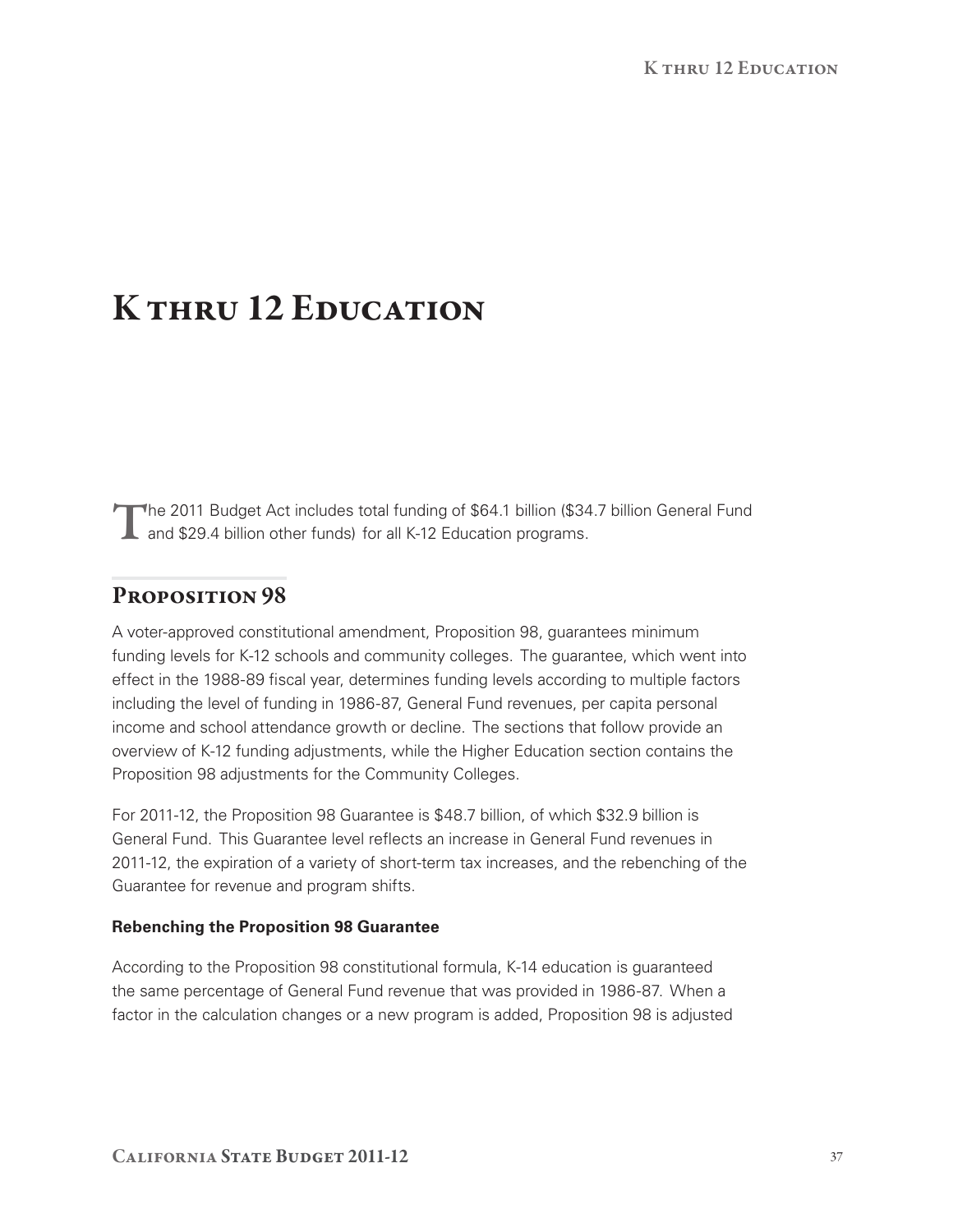or "rebenched" to accurately reflect the base year distribution of state revenues to K-14 education. In 2011-12, there are four new rebenching impacts:

- An increase of \$578.1 million to ensure that the Guarantee does not decrease with the shift in motor vehicle fuel revenues. Legislation eliminated the sales tax and increased the excise tax on motor vehicle fuel in 2010-11, reducing the amount of revenue that is counted as General Fund within the State Appropriation Limit for the purposes of the Proposition 98 calculation.
- An increase of \$221.8 million to reflect the inclusion of mental health and out-of-home care services within the Guarantee. The Budget shifts responsibility for mental health services, including out‑of‑home residential services, from local mental health and county welfare departments to school districts.
- • A decrease of \$1.134 billion to reflect the exclusion of child care programs, with the exception of part-day preschool programs, from Proposition 98. The Budget shifts the Child Care program fund source from Proposition 98 General Fund to non‑Proposition 98 General Fund. The part‑day preschool programs are still funded within Proposition 98.
- • A decrease of \$1.7 billion to ensure that the total Guarantee is unchanged as a result of new local revenue related to redevelopment agencies. The Budget requires local agencies to provide remittances totaling \$1.7 billion in 2011‑12 to K‑12 school districts and county offices of education located within the project area of a redevelopment agency.

 In addition to the above adjustments, Proposition 98 is decreased \$2.1 billion as a result of the reduction in General Fund sales tax revenue related to the realignment of public safety programs to counties.

# PROPOSITION 98 K-12 EDUCATION

#### Adopted Solutions

- Defer \$2.1 billion in K-12 Education spending—This additional deferral is necessary to maintain funding for K-12 education programs at the 2010-11 funding level.
- Part-Day State Preschool—A decrease of \$62.3 million, reflecting the following: (1) a decrease of \$16.1 million to reduce income eligibility to 70 percent of the State Median Income; and (2) a decrease of \$46.2 million to reduce provider contracts across-the-board.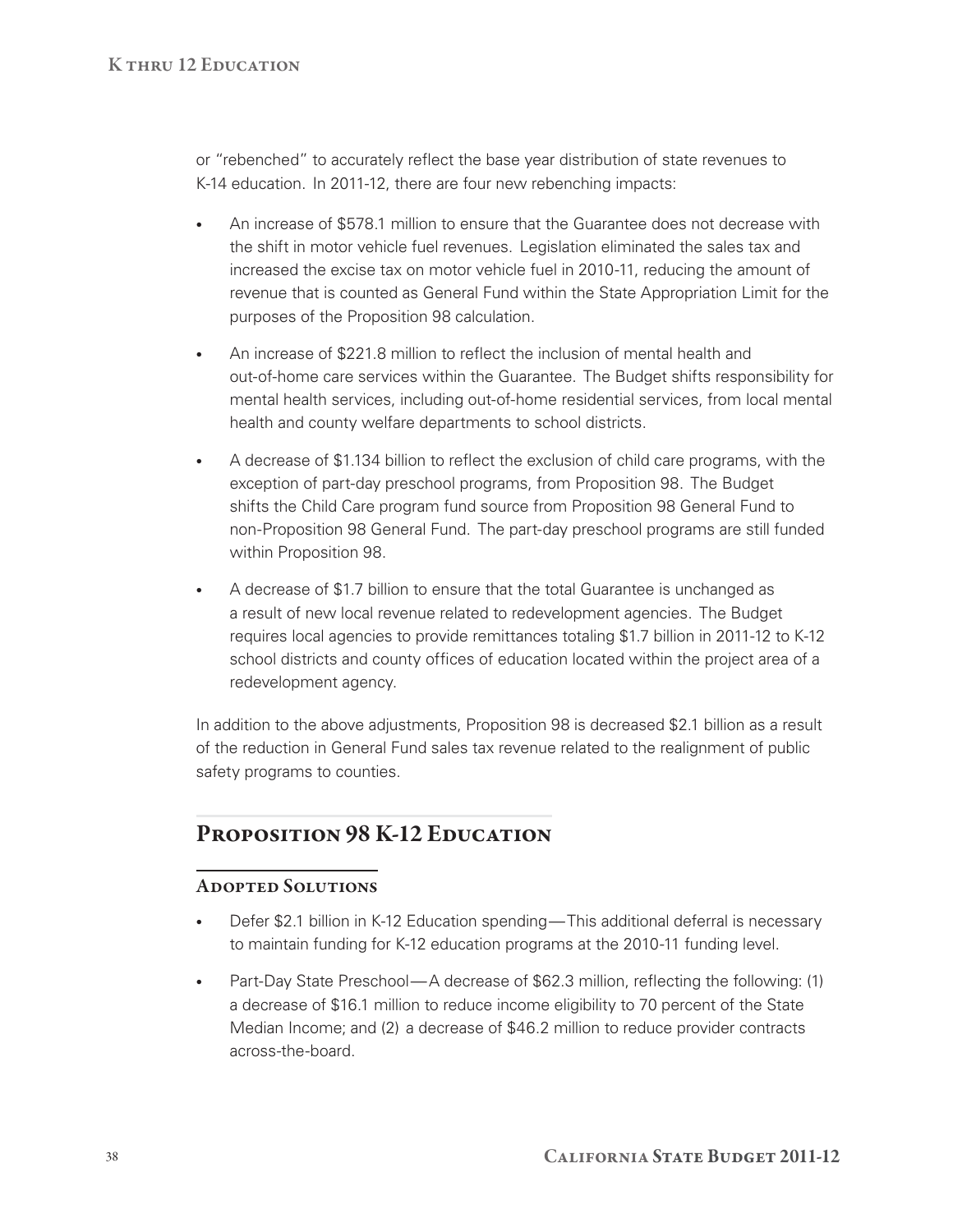## OTHER CHANGES

 The Budget includes the following significant Proposition 98 General Fund policy and workload adjustments necessary to support the operations of K‑12 Education programs:

- • Shift In Mental Health Services from Counties to Schools—The Budget rebenches the Proposition 98 guarantee and provides an increase of \$221.8 million Proposition 98 General Fund to shift the responsibility for providing mental health services, including out-of-home residential services, required under federal law from county mental health departments and county welfare departments to school districts. The Budget also reflects the repeal of the AB 3632 mandate. Additionally, the Budget includes \$2.8 million in one‑time federal carryover funds for program oversight and technical assistance while transitioning these services from counties to schools, and for Office of Administrative Hearings caseload resulting from increased AB 3632 mental health service related disputes. The Budget continues to provide \$98.6 million in Proposition 63 funds to county mental health agencies on a one-time basis in 2011-12. Schools districts can contract with counties to provide services using Proposition 63 funds, but schools would be responsible for any costs exceeding this amount. In total, the Budget provides \$389.4 million from all fund sources, including \$69 million in federal funds currently budgeted for mental health services.
- New Charter Schools—A total of \$11 million to provide charter schools that commenced operations between 2008‑09 and 2011‑12 with supplemental categorical funding. This funding ensures new charter schools have access to the same funding as existing charter schools and traditional public schools. New conversion charter schools would be excluded from this funding and would instead receive a pass‑through payment from the school district.
- • Clean Technology and Renewable Energy Training—An increase of \$3.2 million to support the Clean Technology and Renewable Energy Job Training, Career Technical Education, and Dropout Prevention Program, which creates school‑business partnerships that provide occupational training for at-risk high school students in areas such as conservation, renewable energy, and pollution reduction.  $\bullet$
- • Extension of Flexibility for K‑12 School Districts—The Budget extends the following flexibility options to school districts for an additional two years: categorical program flexibility, routine and deferred maintenance expenditure requirements, class size requirements, instructional time requirements, sale of surplus property, instructional materials purchase requirements, and local budget reserve requirement.  $\bullet$